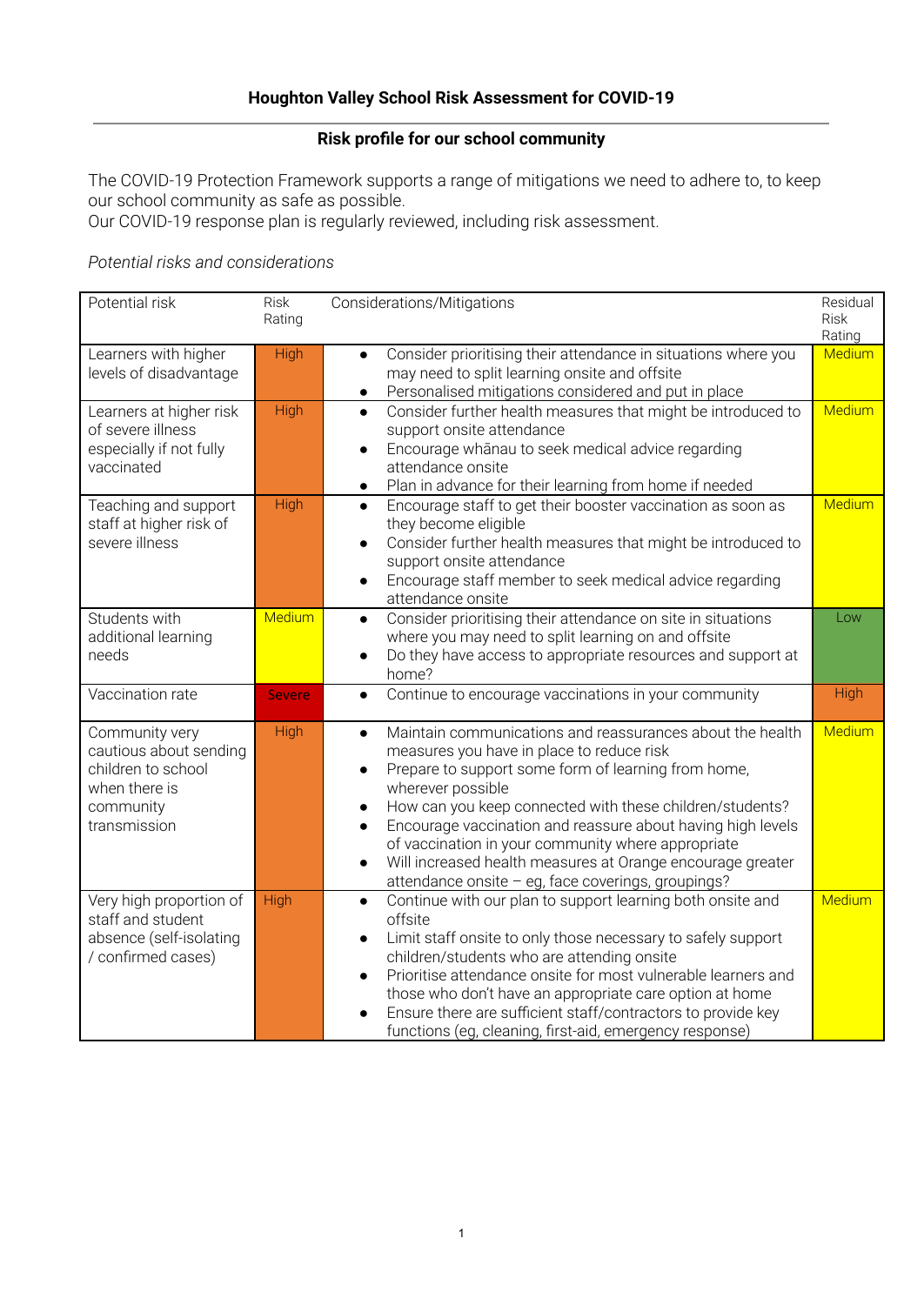## **Health measures - summary**

The measures which already apply at each traffic light setting are highlighted and ticked  $(\checkmark)$ .

| Health measures                                        | R              | $\Omega$                                   | G | Notes / Actions needed                                      |
|--------------------------------------------------------|----------------|--------------------------------------------|---|-------------------------------------------------------------|
|                                                        | e              | r                                          | r |                                                             |
|                                                        | d              | a                                          | e |                                                             |
|                                                        |                | n                                          | e |                                                             |
|                                                        |                | g                                          | n |                                                             |
|                                                        |                | $\mathsf{e}% _{0}\left( \mathsf{e}\right)$ |   |                                                             |
| Good hand hygiene and cough/sneeze etiquette           | Ø              | V                                          |   | Staff communication and signage supports                    |
|                                                        |                |                                            |   | this.                                                       |
|                                                        |                |                                            |   | Masks are available in all classrooms.                      |
| Monitor closely for symptoms and stay away if sick     | V              | V                                          | ✔ | Students/ staff who are showing any                         |
|                                                        |                |                                            |   | symptoms of COVID-19 are sent home and                      |
|                                                        |                |                                            |   | offered a Rapid Antigen Test to take home.                  |
| Vaccination required for all workers, paid and unpaid. |                |                                            |   | Government mandate no longer applies for                    |
|                                                        |                |                                            |   | education workers from 4th April 2022                       |
| Vaccination including boosters encouraged              | V              | V                                          | ✓ | Keep communicating vaccination                              |
|                                                        |                |                                            |   | information to Whānau.                                      |
| Case management/contact tracing                        |                |                                            |   | Contact tracing no longer required but                      |
|                                                        |                |                                            |   | Ministry of Education informed of each                      |
|                                                        |                |                                            |   | case and school community regularly                         |
|                                                        |                |                                            |   | updated on active cases                                     |
| Good ventilation - ensure all windows and doors        | $\blacksquare$ | V                                          | ✔ | Good ventilation in classrooms                              |
| designed to open do                                    |                |                                            |   |                                                             |
| QR codes <sup>#</sup>                                  |                |                                            |   | Although no longer required QR codes will                   |
|                                                        |                |                                            |   | be displayed as recommended by Ministry                     |
|                                                        |                |                                            |   | of Education                                                |
| Face masks                                             | ✓              |                                            |   | At orange and green, face masks are                         |
|                                                        |                |                                            |   |                                                             |
|                                                        |                |                                            |   | optional staff and students may continue                    |
|                                                        |                |                                            |   | using as a health measure in orange and                     |
|                                                        | V              |                                            |   | green setting<br>Face masks are optional staff and students |
| Face masks required on school transport and public     |                |                                            |   |                                                             |
| transport for years 4 and above (age 8 and above)      |                |                                            |   | may continue using as a health measure in                   |
|                                                        |                |                                            |   | orange and green setting                                    |
| Children with complex medical needs (particularly if   | V              |                                            |   | Staff communicating with Whanau                             |
| not vaccinated) - seek medical advice to support       |                |                                            |   |                                                             |
| onsite learning                                        |                |                                            |   |                                                             |
| Physical distancing between classroom groups - 1       | V              |                                            |   | Encouraged where practicable                                |
| metre when indoors, wherever practicable.              |                |                                            |   |                                                             |
| Large groups of students meeting indoors should        | w              | V                                          |   |                                                             |
| not go ahead unless held outdoors                      |                |                                            |   |                                                             |
| Exercising, singing and using wind instruments         | V              |                                            |   |                                                             |
| strongly recommended to be held outdoors where         |                |                                            |   |                                                             |
| possible                                               |                |                                            |   |                                                             |
| Students from other schools are permitted onsite for   | $\mathbf{v}$   | $\boldsymbol{\mathcal{U}}$                 |   |                                                             |
| curriculum-related activities, but 1 metre physical    |                |                                            |   |                                                             |
| distancing will apply where practicable                |                |                                            |   |                                                             |
| No non-essential visitors onsite                       | V              |                                            |   | Whānau welcome to come into school to                       |
|                                                        |                |                                            |   | see the classroom teacher. They must wait                   |
|                                                        |                |                                            |   | outside the learning spaces to pick up and                  |
|                                                        |                |                                            |   | collect children.                                           |
| No external students onsite for non-curriculum         | V              |                                            |   |                                                             |
| related inter-school activities                        |                |                                            |   |                                                             |
| Non-curriculum related events should be limited or     | v              |                                            |   |                                                             |
| not go ahead                                           |                |                                            |   |                                                             |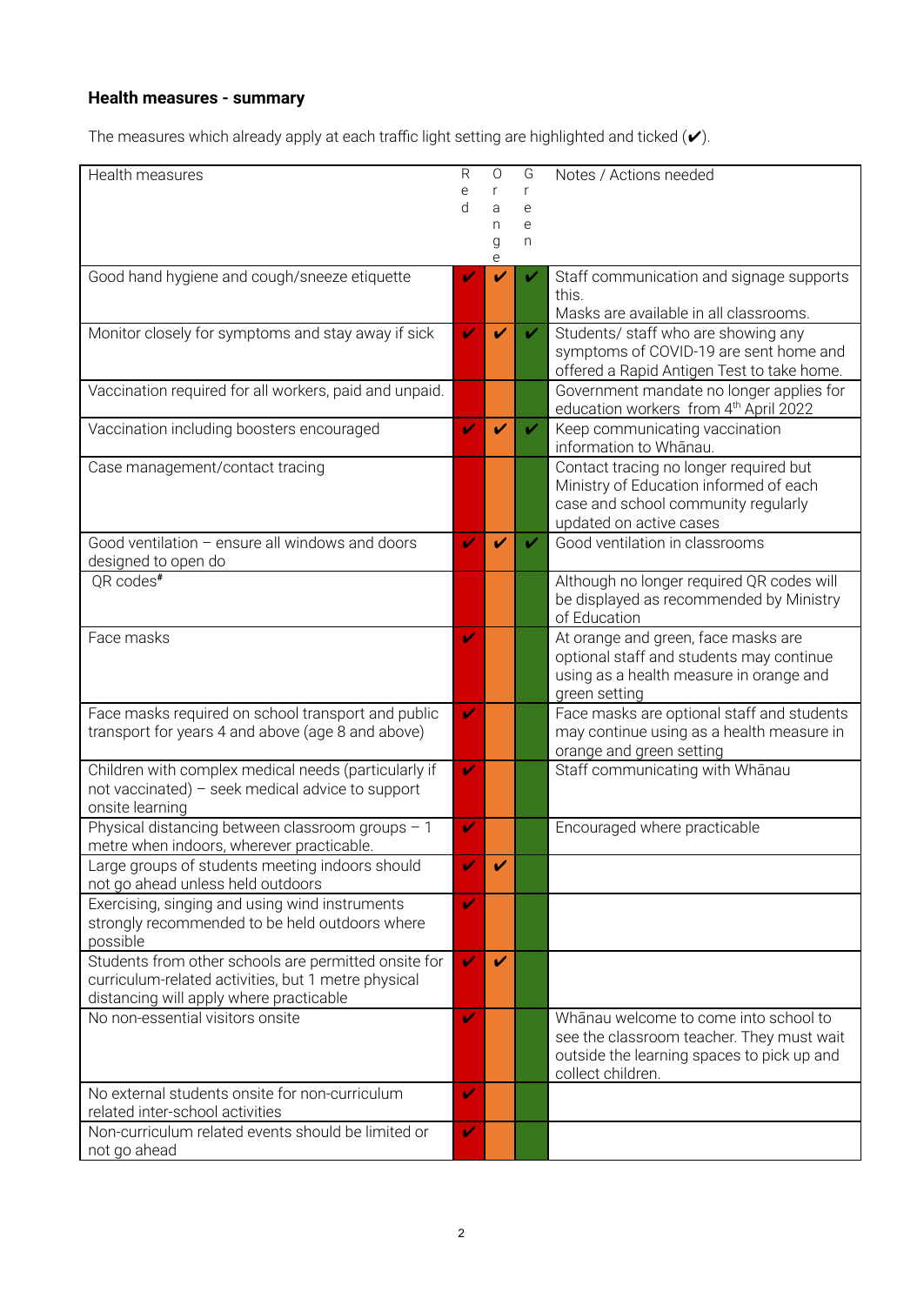| Health measures                                                                                                                                          | R<br>e<br>d  | 0<br>r<br>a<br>n<br>g<br>е | G<br>r<br>e<br>e<br>n | Notes / Actions needed                                                                                                                                                                   |
|----------------------------------------------------------------------------------------------------------------------------------------------------------|--------------|----------------------------|-----------------------|------------------------------------------------------------------------------------------------------------------------------------------------------------------------------------------|
| Essential services continue onsite (eg, Ministry of<br>Education, learning support services, ERO, NZQA,<br>Police, Fire, Mobile Dental units)            | ✓            | ✔                          |                       |                                                                                                                                                                                          |
| Minimise attendance for non-essential services                                                                                                           | $\mathbf{v}$ |                            |                       |                                                                                                                                                                                          |
| Teaching across different groups minimised as<br>much as possible.                                                                                       | ✔            |                            |                       | Teachers will remain in their own classroom<br>as much as possible. Activities such as<br>buddy time will be limited at this time                                                        |
| Fully immunised and wearing face coverings, staff<br>and relief teachers                                                                                 | $\mathbf{v}$ | $\boldsymbol{\nu}$         |                       | Government mandate no longer applies for<br>education workers from 4 April 2022                                                                                                          |
| Face coverings for staff in class - years 0 to 3                                                                                                         | Z            |                            |                       | Optional but staff may want to continue<br>using it as a health measure in an orange<br>and green setting.<br>Immunocompromised staff advised to wear<br>mask at all settings            |
| Change furniture layout to increase space between<br>children/students                                                                                   | ✔            |                            |                       | Staff are aware of this and place<br>themselves and students accordingly<br>The Aranet CO2 monitor rotated in spaces<br>and all windows and doors must be open.<br>Even when heaters on. |
| Have designated seating to minimise close contacts,<br>should someone infectious with COVID-19 attend                                                    | $\mathbf{v}$ |                            |                       | Staff are all aware of where students are<br>sitting with when inside                                                                                                                    |
| If onsite delivery is not possible for all learners -<br>roster attendance onsite (prioritising full time<br>attendance for those who need to attend)    |              |                            |                       | Our staff is prepared for this and know what<br>Distance Learning looks like                                                                                                             |
| If onsite delivery is not possible for all learners<br>-prioritise attendance for most vulnerable learners<br>including new entrants in primary settings | v            |                            |                       | Staff have provided Distance Learning Plan<br>plus hard packs have been sent home                                                                                                        |
| Issue devices / resources in readiness for possible<br>move to Red                                                                                       |              |                            |                       | We are aware of those Whanau who need<br>support with devices                                                                                                                            |

#At phase 3 of the Omicron response, contact tracing is optional. Many schools continue to notify their community if there have been active cases in a particular class.